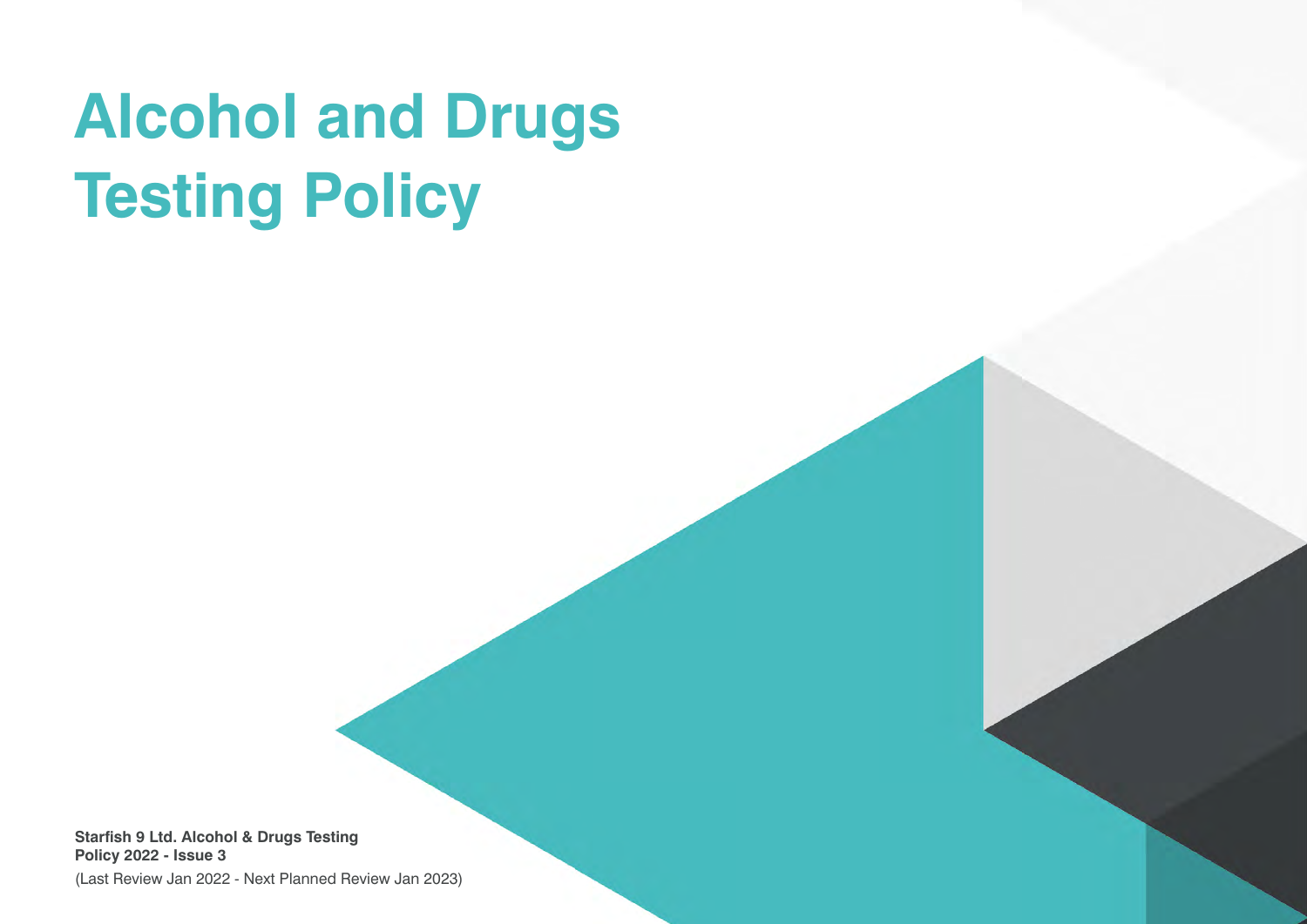## **Alcohol and Drugs Testing**

### **What this policy covers**

This policy applies to employees, workers and contractors.

Due to the nature of your work, the Company may require you to undergo testing for the presence of alcohol and/or drugs. This policy sets out the circumstances in which this might happen and the procedure that the Company will follow.

### **Your responsibilities**

You may be required to undergo testing for alcohol or illegal drugs in certain circumstances. Testing may be undertaken in the following circumstances:

- When there are reasonable grounds for believing that you are intoxicated or under the influence of drugs
- When you have been involved in any incident, injury or accident
- On a random basis for all employees who work in safety-critical roles (as defined below)
- When you are participating in follow-up monitoring or a rehabilitation programme, you may be required to take a test, without notice, to verify your continued abstention from alcohol or drugs
- Prior to joining the Company; confirmation of employment is conditional on a negative test result
- If you work on third-party sites that are subject to drugs and alcohol testing. In the event there are differences between the third party's and the Company's policy, the more stringent policy will apply

Following random screening, those screened shall be allowed to continue to work as normal while awaiting their results, unless of course there are reasonable grounds to suspect they may be unfit for duty.

Employees subject to for-cause screening shall be suspended from any on-track / safety critical duties until such time as a 'pass' (negative) result has been confirmed.

All records of alcohol and drug screening shall be kept in employee files for future reference and audit purposes.

In so doing, those screened shall also receive a copy for their own information and future reference purposes.

Additional and separate records of unannounced screening shall be kept to demonstrate and validate the required 5% unannounced screening of sponsored employees. In instances where for whatever reason the numbers of employees sponsored over this period varies, the number of records kept shall correlate to these levels and they shall in turn provide demonstrable evidence of compliance.